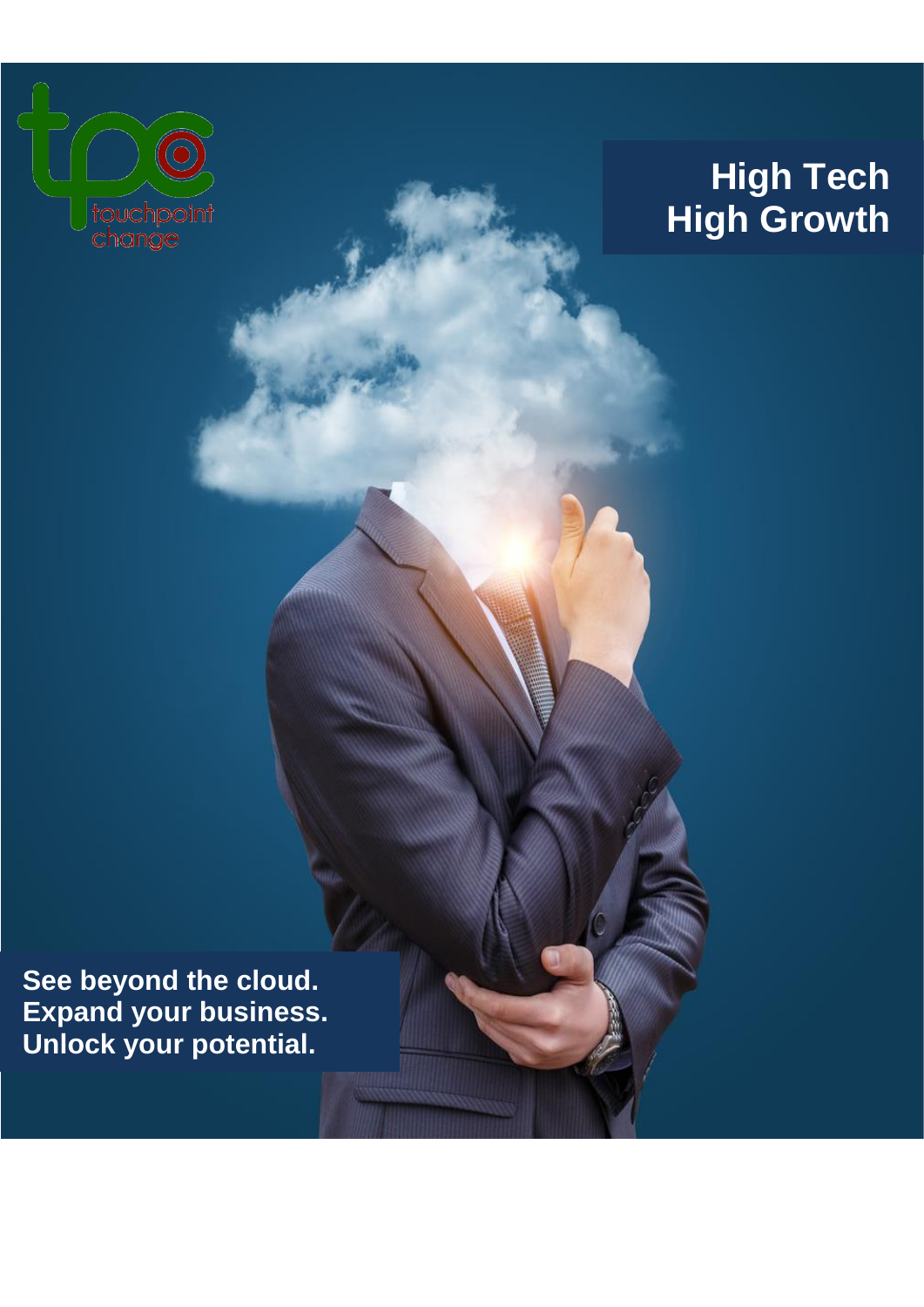## **The technology company's growth dilemma …**

High growth technology businesses reach a point where product development and increasing customer demands require the full-time focus of everyone in the company. Your directors, developers, sales and support teams become fully tied up in day to day operations.

It is a classic crossroads. Growth rates will either plateau or you will re-energise the business and set off towards a new peak on an accelerated growth path. The route you take will be influenced by the owners' goals, directors' aspirations, access to funding and the available resources.

To realise those aspirations and develop your capability, **Touchpoint Change Consulting** offers a unique approach that secures the resources, know-how and skills to develop your opportunities, open new channels and grow your business successfully.

*Read on if you want your business to accelerate down the high growth path. Whether seeking support, resources or funding, we can help. If you wish to explore new technologies such as blockchain, get in touch.* 

*The High Tech High Growth Blueprint harnesses extensive experience of navigating the challenges of growth.* 

*It provides the additional resources, skills and expertise to grow your business and unlock your potential.*

## **You need to identify your greatest challenges …**

For growing technology businesses, success is usually determined by how well the management team address certain key challenges. With long experience of helping companies at critical points, we have developed the **High Tech High Growth Blueprint**. This helps identify where you are in your lifecycle, where you want to be and the steps required to take you there.

The Blueprint is managed under three headings: developing your internal capabilities, growing your external business and delivering customer projects successfully. The key challenges are therefore as follows:

|                       | <b>Internal</b>        | External             | <b>Customer</b>      |
|-----------------------|------------------------|----------------------|----------------------|
| <b>Strategy</b>       | Defining a winning     | Differentiating and  | Crystallising        |
|                       | strategy and securing  | protecting your      | customer value and   |
|                       | investment             | product and IPR      | your proposition     |
| <b>Implementation</b> | Securing the right     | Developing markets   | Delivering your      |
|                       | skills and building    | and opening new      | products and         |
|                       | successful teams       | channels             | providing service    |
| <b>Exploitation</b>   | Managing               | Growing existing     | Satisfying customers |
|                       | performance, cost,     | accounts and driving | by achieving their   |
|                       | risk and growth issues | new sales            | objectives and goals |



### **When you choose an accelerated growth path ...**

Senior teams often find themselves preoccupied working 'in the business', managing customers and product development, rather than focussed 'on the business', developing strategy and capability. In the real world, some critical issues and opportunities remain unaddressed for too long.

We can help you to be more proactive and agile. Our extensive network makes strategy level expertise available combined with knowledge of your industry and critical business process skills. Working together we can help you navigate your challenges, expand your business and realise your potential.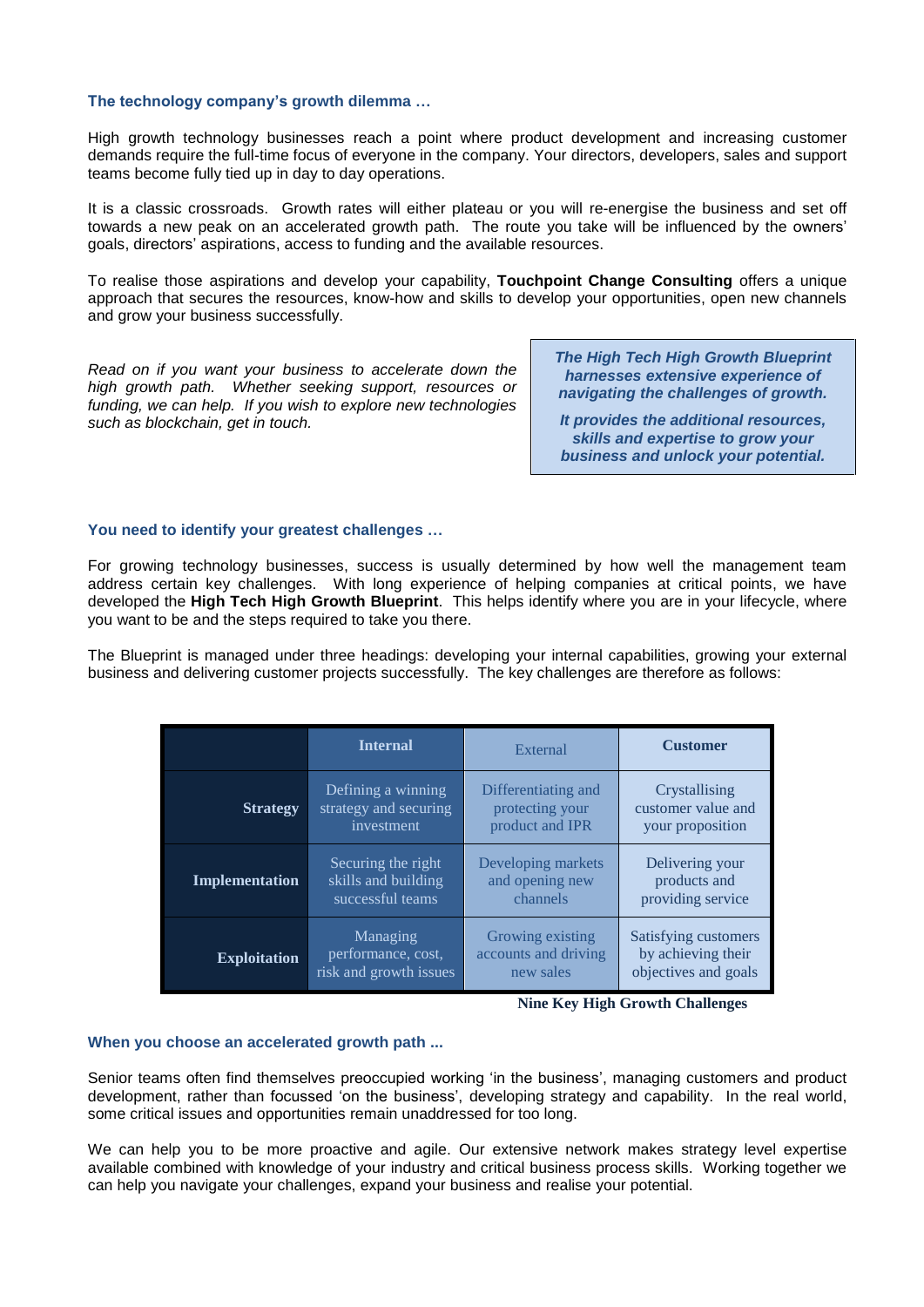## **You need a robust approach ...**

The *High Tech High Growth Blueprint* provides a structured framework for planning and accelerating growth. It is a systematic method for assessing performance, building on strengths and addressing weaknesses. The unique approach addresses each of the 9 challenges in the above table. It allows *us* to focus on the issues that matter most. It enables *you* to drive your business forward, secure in the knowledge that you have the bases covered.

It starts with a *diagnostic process* that assesses achievements to date and establishes a clear baseline. To focus our combined efforts, we can also conduct an indicative assessment of your company's current value and what it could realistically achieve based on certain agreed assumptions.



# **The benefits can be significant...**

# **High Tech Growth Blueprint Diagnostic Framework**

Some of the benefits that can be achieved through our *High Tech High Growth* approach are…

- Reducing the time to deliver new products to market by half and the cost by a quarter
- Creating or reshaping sales channels to deliver revenue increases of 50% or more
- Sharpening the bid process to turn standard sales into strategic deals worth up to ten times the value
- Creating differentiated product propositions to double customers' payback
- Transforming organisational capabilities to underpin annual growth
- Developing strong corporate branding to double funding or exit multiples

Our valuation process can assess the benefit for you.



## **Start straight away ...**

An ideal and low cost place to start is the **diagnostic and benchmarking** process. This framework will ask your senior managers some searching questions as to where you are on the growth lifecycle compared with your industry and peers. A specialist will guide you and will also provide you with a robust challenge.

At the end of the process, the outputs and any 'gaps' are summarised graphically. Your team is then in a position to kick start the process of **prioritising and planning.** 

The **resourcing and delivery** action plan then soon starts to